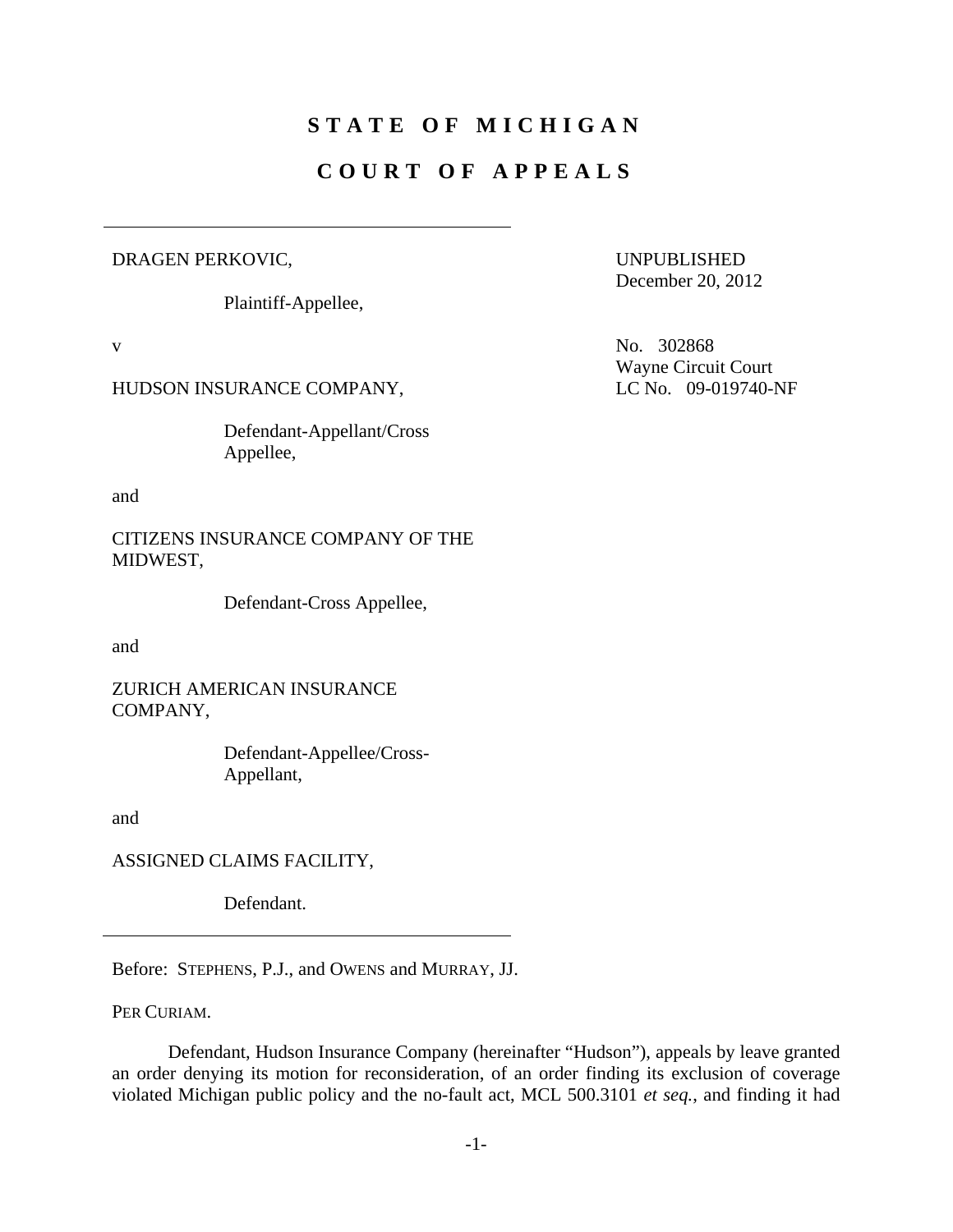priority for the payment of no-fault benefits to plaintiff. Defendant, Zurich American Insurance Company (hereinafter "Zurich"), filed a cross-appeal from the November 8, 2010, and November 11, 2010, orders finding Hudson had priority and the November 29, 2010, order vacating the September 9, 2010, opinion and order and the November 8, 2010, and November 11, 2010, orders. We reverse.

 This case arises from an accident involving plaintiff on February 28, 2009. Plaintiff testified that, at the time of the accident, he was employed with E.L. Hollingsworth and Company (hereinafter "Hollingsworth") pulling an empty rig to Utah and bringing back air bags twice a week. Plaintiff owned the truck he was driving and leased it to Hollingsworth. Plaintiff and Hollingsworth entered an agreement titled "Independent Contractors Operating Agreement and Unit No. 6269" (hereinafter "Operating Agreement"). When the accident occurred, plaintiff was on dispatch. He was on his way back from Utah, carrying a load of airbags.

 At the time of the accident, Citizens insured plaintiff's personal vehicles. Plaintiff also had a policy with Hudson for non-trucking liability insurance (bobtail insurance). An endorsement to the policy provides that personal injury protection (PIP) coverage does "not apply to 'bodily injury' . . . resulting from the operation, maintenance or use of the covered 'auto' in the business of anyone to whom it is leased or rented if the lessee has Michigan Personal Injury . . . Coverage<sup>[]</sup> on the 'auto'."<sup>1</sup> Zurich was Hollingsworth's insurer.

 "Generally, an issue is not properly preserved if it is not raised before, and addressed and decided by, the trial court." *Hines v Volkswagen of America, Inc*, 265 Mich App 432, 443; 695 NW2d 84 (2005). Which insurer has priority and whether Hudson's policy is valid were addressed by the trial court, which found that Hudson's provision violated public policy and the no-fault act and that Hudson had priority. Therefore, these issues are preserved. The issue regarding MCL 500.3114(3) was not addressed in the trial court's final order, but was addressed in an earlier order, which found that plaintiff was an independent contractor and Zurich did not have priority. Although that order was vacated, the conclusion that plaintiff was an independent contractor and that Zurich did not have priority may have been part of the basis for the trial court's finding that Hudson's provision violates public policy and the no-fault act. Regardless, we may overlook preservation requirements because this issue is necessary for a proper determination of the case. See *Smith v Foerster-Bolser Constr, Inc*, 269 Mich App 424, 427; 711 NW2d 421 (2006).

 The trial court's order indicates that the issue was before the court on Hudson's oral motion for reconsideration. "A trial court's decision on a motion for reconsideration is reviewed for an abuse of discretion." *Tinman v Blue Cross & Blue Shield of Mich*, 264 Mich App 546, 556-557; 692 NW2d 58 (2004). The transcript indicates that the hearing was on a motion for summary disposition and Hudson indicates that the trial court granted summary disposition against it. Hudson's motion for summary disposition was brought pursuant to MCR  $2.116(C)(10)$ .

 $\overline{a}$ 

 $1$  According to Hudson, the policy also excludes coverage when the vehicle is under dispatch.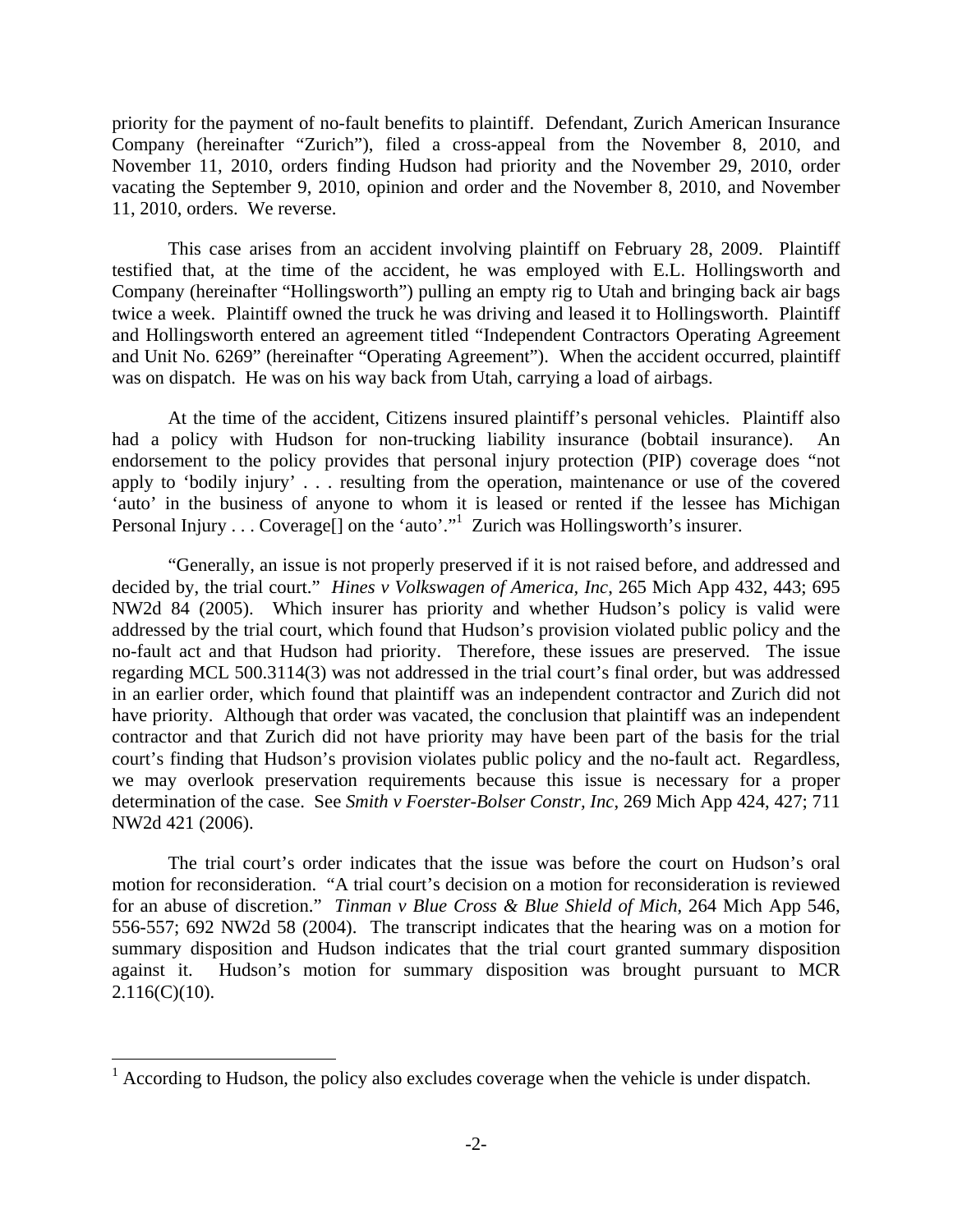We review de novo a trial court's decision on a motion for summary disposition brought under MCR 2.116( $C(10)$ . When deciding a motion for summary disposition under this rule, a court must consider the pleadings, affidavits, depositions, admissions, and other documentary evidence then filed in the action or submitted by the parties in the light most favorable to the nonmoving party. The motion is properly granted if the evidence fails to establish a genuine issue regarding any material fact and the moving party is entitled to judgment as a matter of law. [Majestic Golf, LLC v Lake Walden Country Club, Inc, Mich App  $\therefore$  NW2d  $\therefore$  (Docket No. 300140, issued July 10, 2012) (slip op at 8) (citations omitted)].

"Review of an unpreserved error is limited to determining whether a plain error occurred that affected substantial rights." *Rivette v Rose-Molina*, 278 Mich App 327, 328; 750 NW2d 603 (2008).

 Hudson contends that Zurich has priority under MCL 500.3114(3) and that its exclusion of coverage is valid. Citizens agrees that Zurich has priority under MCL 500.3114(3). Zurich contends that MCL 500.3114(3) does not apply and Citizens has priority under MCL 500.3114(1). Plaintiff argues that if Zurich does not provide coverage, then Hudson's exclusion violates the no-fault act and Hudson has priority. Alternatively, plaintiff argues that either Citizens or Zurich has priority.

 This case presents a question of priority among insurers under the no-fault act. We must look to MCL 500.3114 to determine the priority of insurers. See *Besic v Citizens Ins Co of the Midwest*, 290 Mich App 19, 30; 800 NW2d 93 (2010) (citation omitted). MCL 500.3114 provides, in part:

(1) Except as provided in subsections (2), (3), and (5), a personal protection insurance policy described in section 3101(1) applies to accidental bodily injury to the person named in the policy, the person's spouse, and a relative of either domiciled in the same household, if the injury arises from a motor vehicle accident. . . .

\* \* \*

(3) An employee, his or her spouse, or a relative of either domiciled in the same household, who suffers accidental bodily injury while an occupant of a motor vehicle owned or registered by the employer, shall receive personal protection insurance benefits to which the employee is entitled from the insurer of the furnished vehicle. [Footnote omitted.]

MCL 500.3101(1) provides, in part:

The owner or registrant of a motor vehicle required to be registered in this state shall maintain security for payment of benefits under personal protection insurance, property protection insurance, and residual liability insurance. Security shall only be required to be in effect during the period the motor vehicle is driven or moved upon a highway. . . .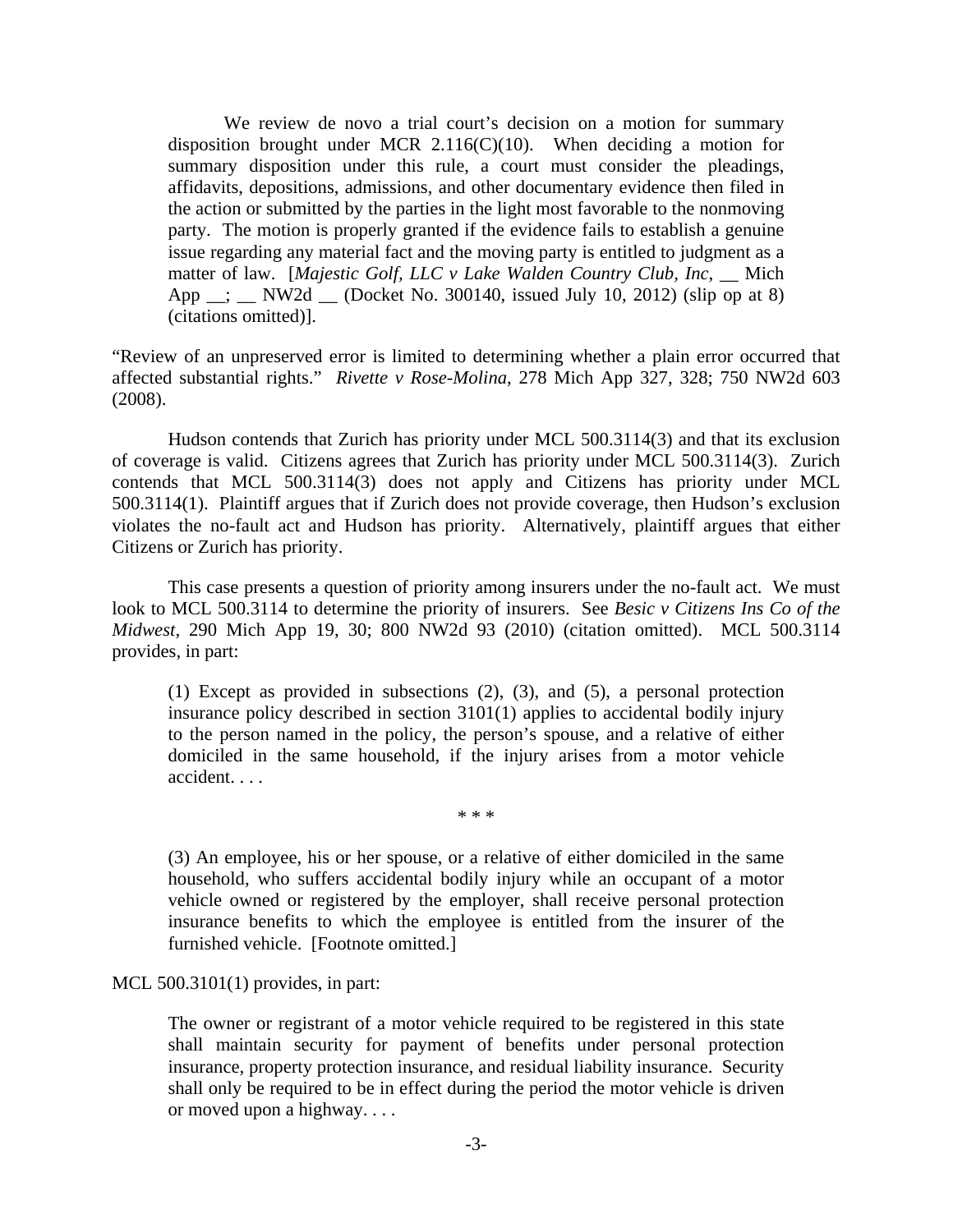The first question is whether MCL 500.3114(3) applies and renders Zurich in the highest order of priority to provide PIP benefits to plaintiff. Citizens argues that plaintiff was an employee of Hollingsworth and suffered accidental bodily injury while an occupant of a motor vehicle owned by Hollingsworth, such that he should receive PIP benefits from the insurer of the vehicle, Zurich. Zurich argues that plaintiff was not an employee, but an independent contractor, such that MCL 500.3114(3) does not apply.

 The economic reality test is used to determine whether an employer-employee relationship exists under the no-fault act. *Parham v Preferred Risk Mut Ins Co*, 124 Mich App 618, 624; 335 NW2d 106 (1983). The "factors to be considered include: (a) control of the worker's duties, (b) payment of wages, (c) right to hire, fire and discipline, and (d) the performance of the duties as an integral part of the employer's business towards the accomplishment of a common goal." *Id.* at 623.

 The trial court initially found that plaintiff was not an employee of Hollingsworth, but that order was vacated. Its final order, however, finding Hudson's policy invalid, may assume that plaintiff was not an employee of Hollingsworth.<sup>2</sup> Moreover, neither appellant has challenged this ruling on appeal. Citizens is the only party that argues plaintiff was an employee of Hollingsworth.

 Application of the economic reality test shows that plaintiff was not an employee of Hollingsworth. Although plaintiff and Hollingsworth entered an "Independent Contractors Operating Agreement and Unit No. 6269," the contract is not dispositive of the status of the parties. See *Kidder v Miller-Davis Co*, 455 Mich 25, 46; 564 NW2d 872 (1997). With regard to the first factor, control of the worker's duties, plaintiff was responsible for all repairs and could reject loads from Hollingsworth. See *Parham*, 124 Mich App at 623. The Operating Agreement also provided that plaintiff determined the means and methods of transportation services, selected his routes, and was responsible for repair and replacement costs. On the other hand, plaintiff testified that dispatch set his schedule and that he had to inform dispatch if he deviated. With regard to the second factor, payment of wages, Hollingsworth did not withhold taxes from plaintiff's wages. See *id.* Plaintiff was also responsible for his own worker's compensation. With regard to factor three, the right to hire, fire and discipline, the Operating Agreement provides that it is terminable by either party. See *id.* Finally, with regard to the fourth factor, it appears that plaintiff and Hollingsworth were working toward a common goal. See *id.*

 Nonetheless, Hudson and Citizens argue that, even if plaintiff was not an employee of Hollingsworth, he was self-employed such that he was an employee who suffered accidental bodily injury while an occupant of a motor vehicle owned by himself; therefore, he should receive PIP benefits from the insurer of the vehicle, Zurich. Citizens argues that plaintiff remained an owner of the vehicle.

<sup>&</sup>lt;sup>2</sup> If plaintiff was an employee of Hollingsworth, MCL 500.3114(3) would have applied, Zurich would have been required to pay PIP benefits, and Hudson's exclusion of coverage may have been valid.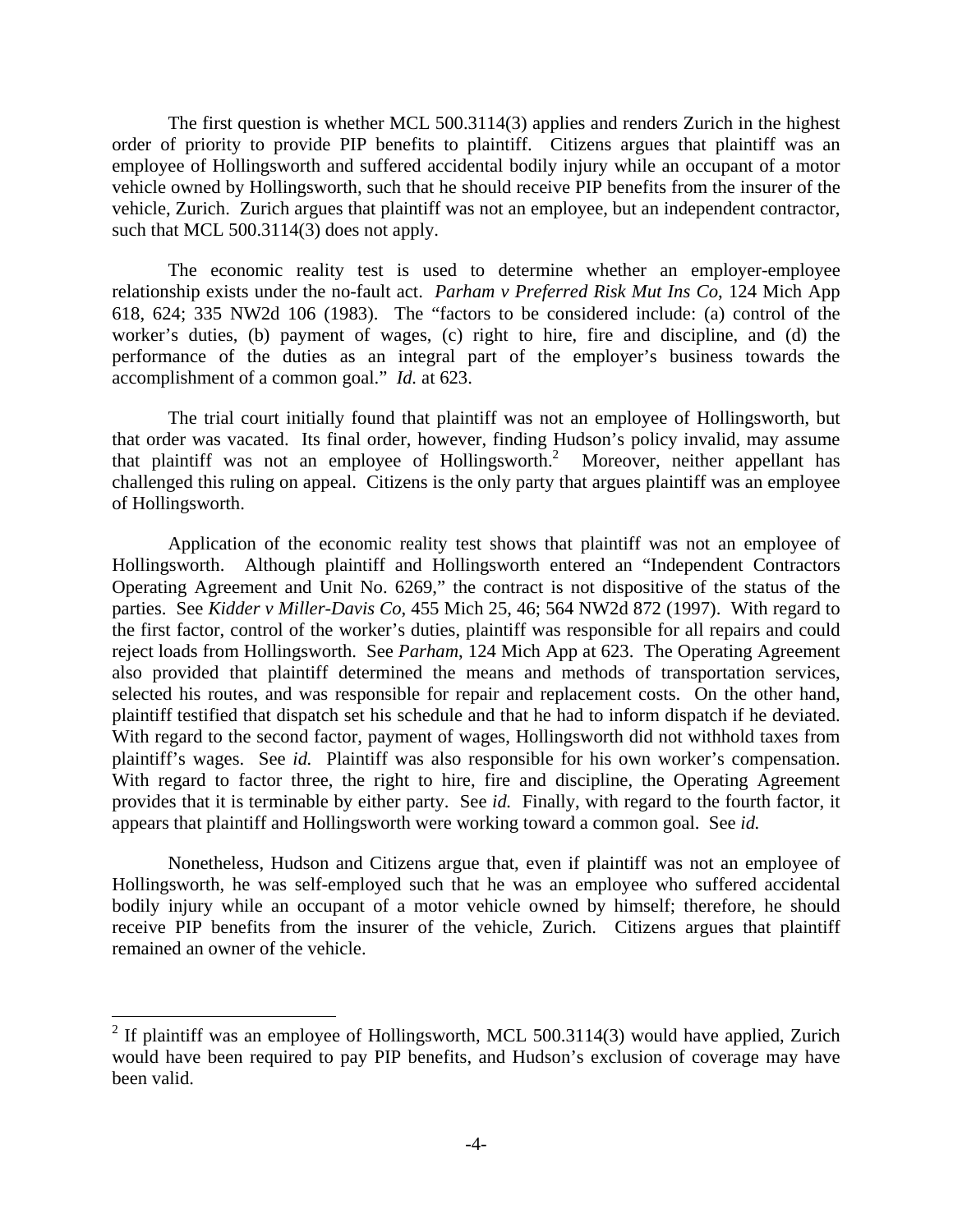In *Besic*, 290 Mich App at 21, Besic owned the tractor and leased it to MGR Express, Inc. The Court stated that "Besic owned the truck and worked as a self-employed independent contractor for MGR." *Id.* at 32. The Court found that MCL 500.3114(3) applied to the selfemployment situation of Besic under *Celina Mut Ins Co v Lake States Ins Co*, 452 Mich 84, 89; 549 NW2d 834 (1996). *Besic*, 290 Mich App at 32. The Court found that Besic suffered accidental bodily injury while an occupant of a motor vehicle owned by his employer and that Besic was entitled to receive no-fault benefits from the insurer of the vehicle. *Id.* (citation omitted). The Court stated that it was immaterial who Besic's employer was because it was undisputed that Besic was self-employed, so MCL 500.3114(3) controlled. *Besic*, 290 Mich App at 33. Because the bobtail insurer was the only insurer that extended PIP benefits, it had first priority. *Id.* at 32.

 In *Celina*, 452 Mich at 87, Robert Rood was injured while operating a motor vehicle he owned. He was a "self-employed owner of Rood's Wrecker & Mobil [sic] Home Service" and was operating the vehicle "within the scope of his responsibilities for Rood's Wrecker." *Id.* The Michigan Supreme Court held that MCL 500.3114(3) applies to a self-employed person. *Celina*, 452 Mich at 89.

 As in *Besic*, plaintiff was a self-employed independent contractor for Hollingsworth. Accordingly, MCL 500.3114(3) applies and plaintiff is entitled to receive no-fault benefits from the insurer of the vehicle, Zurich. See *Besic*, 290 Mich App at 32. Contrary to Zurich's assertion, both Besic and plaintiff remained owners of the vehicle. In *Integral Ins Co v Maersk Container Serv Co, Inc*, 206 Mich App 325, 332; 520 NW2d 656 (1994), this Court found that the owner and driver of a tractor, who leased the tractor to another company, remained an owner of the tractor.<sup>3</sup> Moreover, there was no evidence that plaintiff was in the business of leasing vehicles. See MCL 500.3101(2)(h)(*ii*). Also, it appears that plaintiff had use of the vehicle for more than 30 days. See MCL 500.3101(2)(h)(*i*). Thus, under MCL 500.3114(3), plaintiff was an employee who suffered accidental bodily injury while an occupant of a motor vehicle owned by the employer (himself), and he is entitled to receive PIP benefits "from the insurer of the furnished vehicle." MCL 500.3114(3). Thus, Zurich has priority. Contrary to Zurich's assertion, it is not the employer's insurer that must provide benefits.<sup>4</sup> Unlike in *Besic*, however, the insurer of the lessee, Zurich, provides no-fault coverage, so the bobtail insurer, Hudson, is not required to provide benefits. Given that Zurich provides coverage, Hudson's exclusion of coverage is valid because the Hudson and Zurich policies together provide continuous coverage. See *Integral*, 206 Mich App at 331-332.

1

<sup>&</sup>lt;sup>3</sup> The lettering of the statute differed at the time of the *Integral* decision.

<sup>4</sup> Zurich contends that in *Besic* and *Celina*, the insurance in priority was procured by the selfemployer. However, in *Besic*, the bobtail insurer had priority because the insurer of the lessee did not provide PIP benefits. *Besic*, 290 Mich App at 26-27.